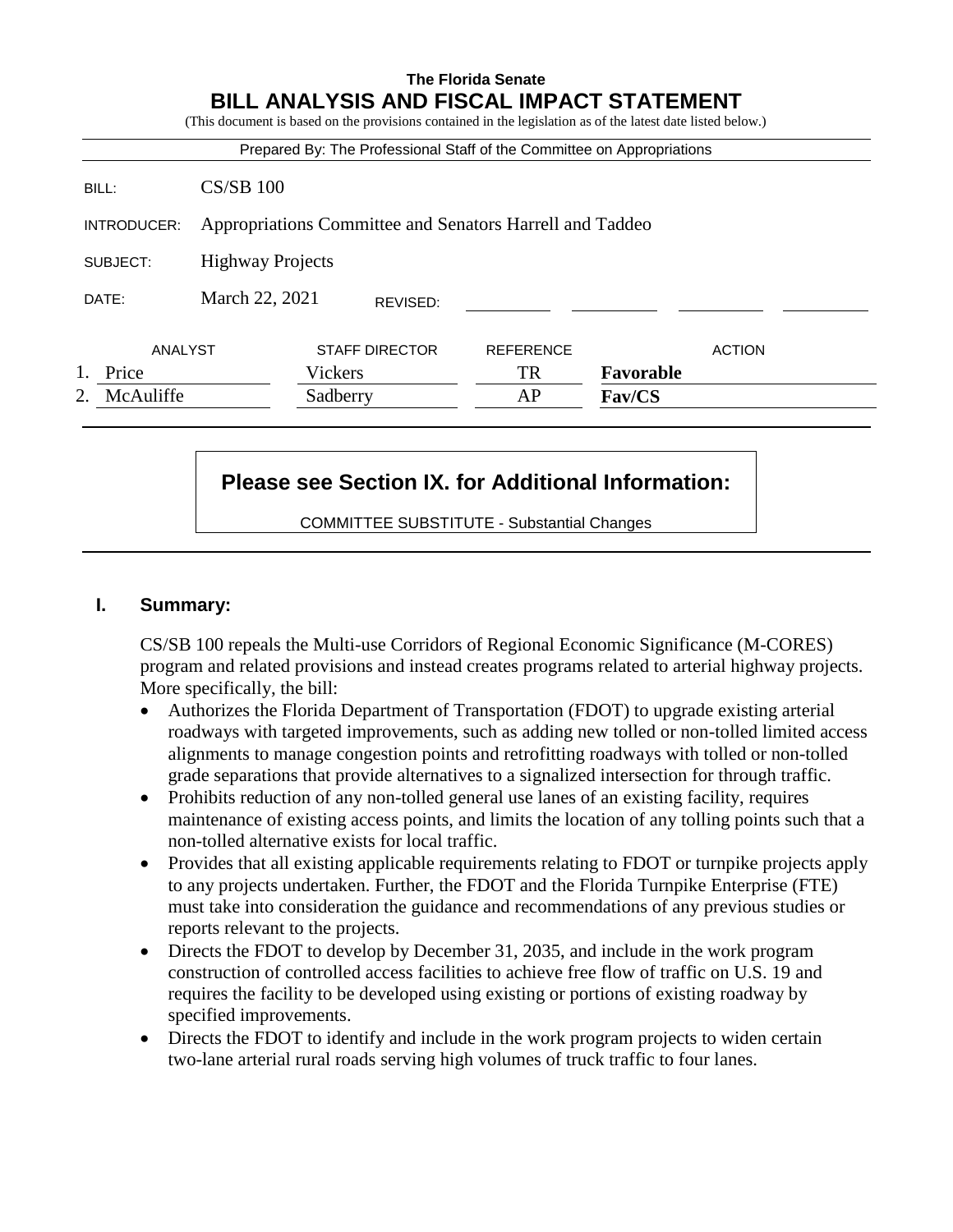Directs the FDOT to begin the project development and environmental phase for a project to extend the Florida Turnpike from its current terminus in Wildwood to a terminus as determined by the FDOT, and to submit a summary report by December 31, 2022.

The revenue redirected to the STTF as a result of the 2019 M-CORES legislation is retained in the STTF and is dedicated for purposes of funding the authorized controlled access facility projects and widening projects on arterial rural highways. Additionally, beginning July 1, 2023, the distribution of \$35 million to the Florida Turnpike Enterprise for feeder roads and related projects is discontinued; such funds will remain in the STTF to support statewide transportation priorities.

The bill is expected to have a minimal fiscal impact to the STTF, as it does not change the amount of revenue distributed to the STTF, but it does revise the authorized uses of such funding. See Section V. "Fiscal Impact Statement" for additional information.

Except as otherwise provided, the bill takes effect July 1, 2021.

# **II. Present Situation:**

The FDOT is generally charged with providing "a safe transportation system that ensures the mobility of people and goods, enhances economic prosperity, and preserves the quality of our environment and communities."<sup>1</sup> Funds in the  $STTF<sup>2</sup>$  support the projects contained in the FDOT's work program, developed pursuant to s. 339.135, F.S. Current law identifies specific funding from the STTF for certain transportation systems and projects, as well as specific funding programs aimed at transportation projects in rural communities.

# **The Florida Strategic Intermodal System**

The Strategic Intermodal System (the  $SIS$ )<sup>3</sup> is composed of transportation facilities and services of statewide and interregional significance. The FDOT describes the SIS as representing "an effort to link Florida's transportation policies and investments to the state's economic development strategy."<sup>4</sup> The SIS consists of all major limited access federal and state highways, ports, major rail facilities, intermodal facilities, and other corridors that serve a statewide or interregional purpose.<sup>5</sup>

Section 339.65, F.S., requires the FDOT to plan and develop SIS highway corridors, to include limited<sup>6</sup> and controlled access<sup>7</sup> facilities allowing for high-speed and high-volume traffic movements. Limited access facilities are highways that do not allow easement of access for adjacent property owners in order to allow uninterrupted through traffic. A controlled access

<sup>&</sup>lt;sup>1</sup> FDOT, *About FDOT*, available at<https://www.fdot.gov/agencyresources/aboutfdot.shtm> (last visited March 8, 2021).

<sup>2</sup> The trust fund is established in s. 206.46, F.S.

<sup>3</sup> Section 339.61, F.S.

<sup>4</sup> FDOT, *Work Program Instructions FY 21/22-25/26*, September 18, 2020, at p. 378, available at <https://fdotewp1.dot.state.fl.us/fmsupportapps/Documents/development/WorkProgramInstructions.pdf> (last visited March 8, 2021).

<sup>5</sup> Section 339.62, F.S.

<sup>6</sup> Section 334.03(12), F.S.

<sup>7</sup> Section 334.03(7), F.S.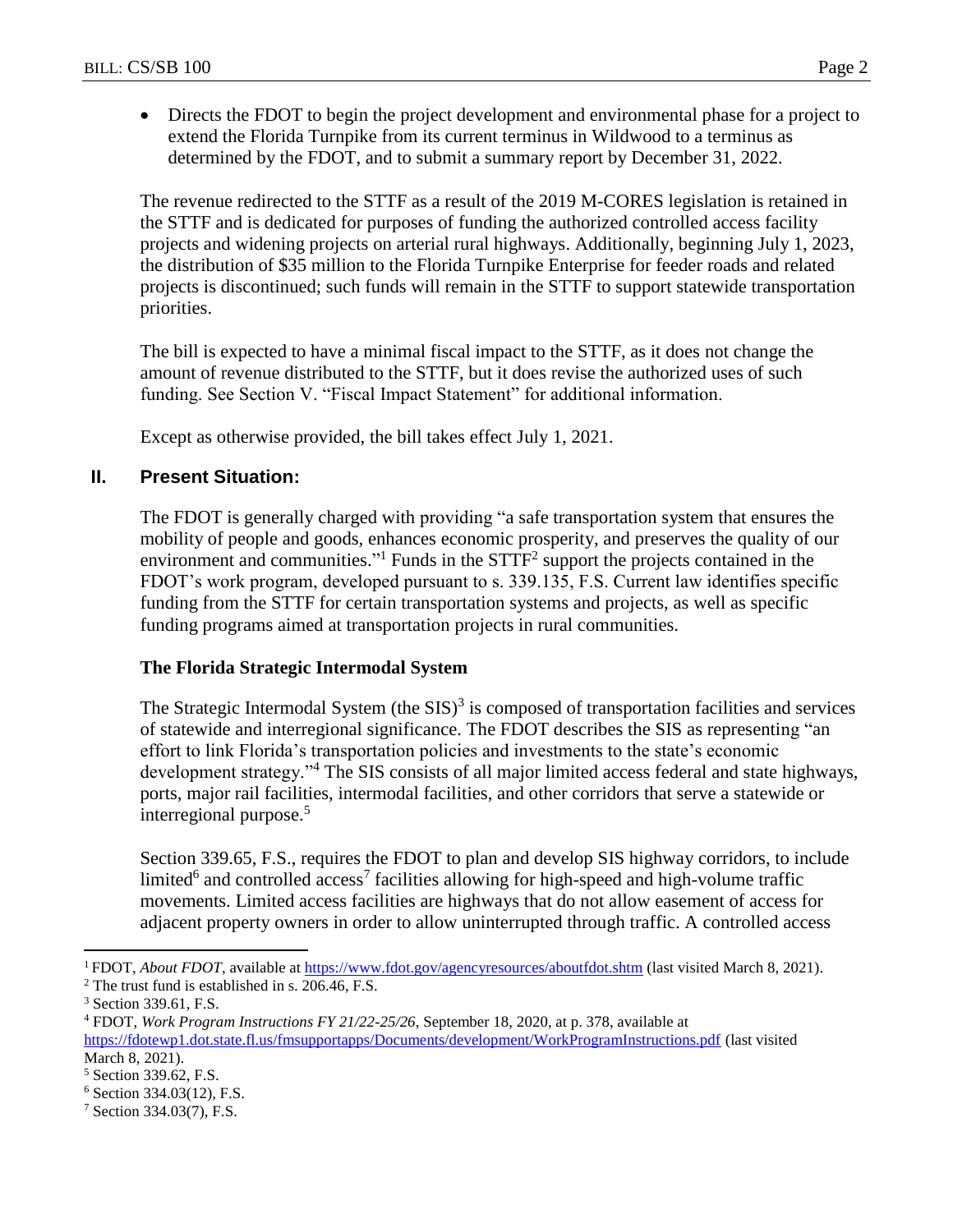facility does allow some easement of access but it is highly regulated. SIS corridors may also include arterial highways, <sup>8</sup> which include any road providing service that is relatively continuous and of relatively high traffic volume, long average trip length, high operating speed, and high mobility importance.

## **Florida's Turnpike System**

The Florida Turnpike Enterprise (FTE) within the FDOT is empowered to plan, construct, maintain, repair, and operate the Florida Turnpike System. The FTE's powers are in addition to those of the FDOT.<sup>9</sup> The FTE is a single budget entity that develops its own budget, which is submitted to the Legislature along with the FDOT's.<sup>10</sup> For the 2020-2021 fiscal year, the FTE's total budget is  $$1,298,303,602$ <sup>11</sup>

A proposed project may not be added to the turnpike system unless the project is determined to be economically feasible, a statement of environmental feasibility is completed for the project, and the project is determined to be consistent with approved local comprehensive plans of the local governments in which the project is located, to the maximum extent feasible.<sup>12, 13</sup>

"Economically feasible" for a proposed turnpike project means that, as determined by the FDOT before issuance of revenue bonds for the project, the estimated net revenues of the project will be sufficient to pay at least 50 percent of the annual debt service on the bonds by the end of the 12<sup>th</sup> year of operation and to pay at least 100 percent of the debt service on the bonds by the end of the 30th year of operation. Up to 50 percent of the adopted work program costs of the project may be funded from turnpike revenues.<sup>14</sup> The required statement of environmental feasibility is a statement by the Department of Environmental Protection of the project's significant environmental impacts.<sup>15</sup>

Legislative approval of the FDOT's tentative work program containing the turnpike project constitutes approval to issue bonds for such project as required by the Florida Constitution.<sup>16</sup> Section 338.227, F.S., authorizes the Division of Bond Finance to issue turnpike revenue bonds as provided in the State Bond Act to pay all or any part of the cost of legislatively approved turnpike projects. However, no more than \$10 billion of bonds may be outstanding to fund

<sup>8</sup> Section 334.03(1), F.S.

<sup>9</sup> Section 338.2216(1)(a), F.S.

<sup>10</sup> Section 338.2216(3)(a), F.S.

<sup>&</sup>lt;sup>11</sup> Chapter 2020-111, s. 6, Specific Appropriations  $1987 - 2011$ , Laws of Fla.

<sup>&</sup>lt;sup>12</sup> For a map of the system, *see* Florida's Turnpike System Maps available at<https://floridasturnpike.com/system-maps/> (last visited March 8, 2021).

 $13$  Section 338.223(1)(a), F.S.

<sup>&</sup>lt;sup>14</sup> Sections  $338.223(1)(a)$  and  $338.221(8)(a)$ , F.S.

<sup>&</sup>lt;sup>15</sup> Section 338.221(10), F.S. The FDOT may authorize engineering, traffic, environmental, and other expert studies of the location, costs, economic feasibility, and practicality of proposed projects but may not request legislative approval of such project until the design phase is at least 30 percent complete. Section 338.223(1)(a), F.S.

<sup>&</sup>lt;sup>16</sup> Section 338.2275, F.S.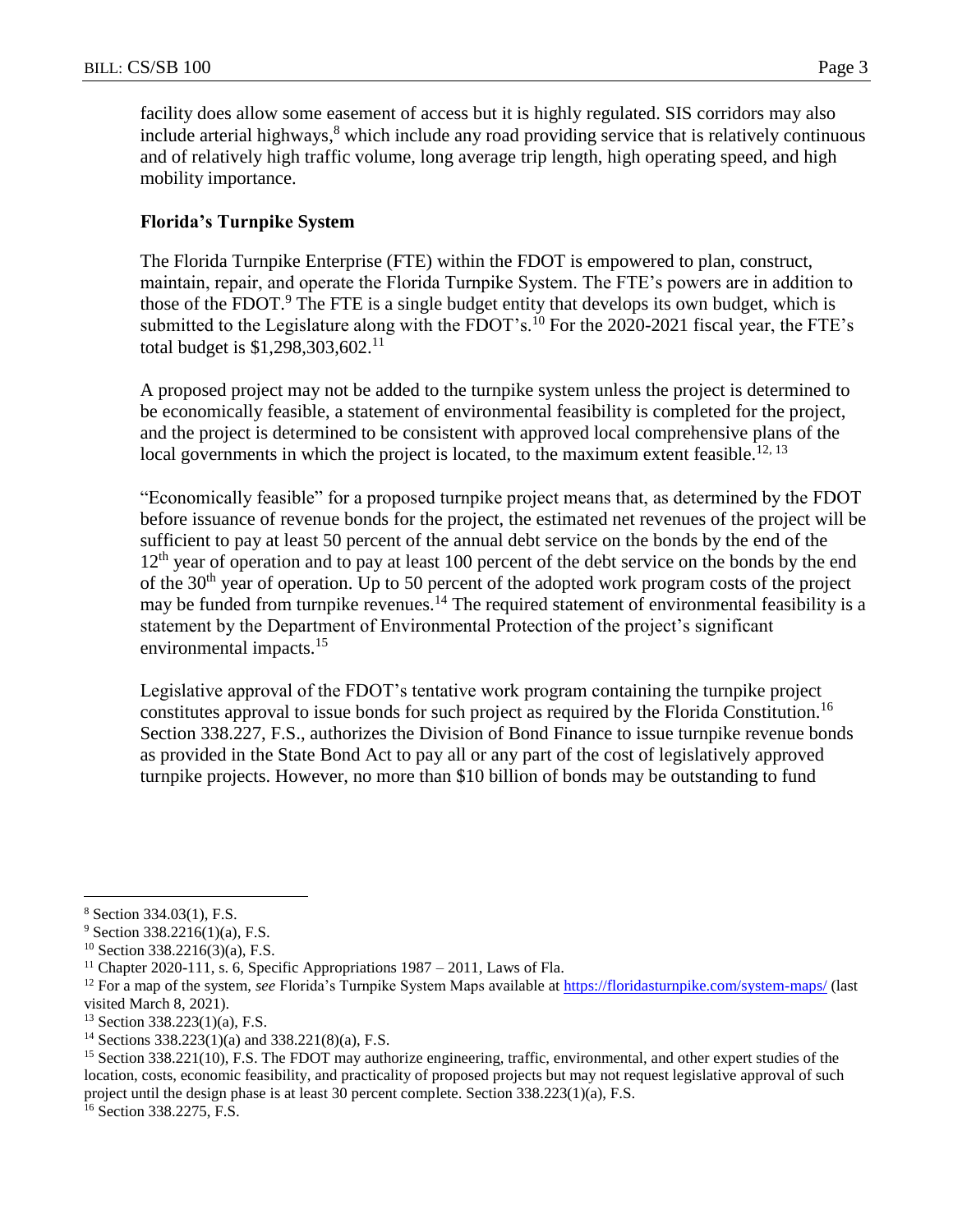approved turnpike projects.<sup>17</sup> As of June 30, 2020, the FTE had \$2.8 billion of outstanding bonds related to financing the construction of expansion projects and system improvements.<sup>18</sup>

The principal and interest on such bonds is payable solely from revenues pledged for their payment. All revenues or bond proceeds are restricted to paying the cost of turnpike projects and improvements and for the administration, operation, maintenance, and financing of the turnpike system. No revenues or bond proceeds from the turnpike system may be spent for the operation, maintenance, construction, or financing of any project that is not part of the turnpike system.<sup>19</sup>

The FDOT may use turnpike revenues, STTF moneys allocated for turnpike projects as a component of the SIS, federal funds, and bond proceeds in developing a financial plan for funding turnpike projects<sup>20</sup> and may use federal and state funds to pay the cost of the operation, maintenance, and capital costs of turnpike projects.<sup>21</sup>

## **Other Available Funding Mechanisms**

In addition to issuance of turnpike revenue bonds for turnpike projects, funding mechanisms currently available to the FDOT for transportation-related projects also include, but are not limited to:

- Right-of-way acquisition or bridge construction bonds: These bonds may be issued to finance or refinance the cost of acquiring real property or related rights for state roads or to finance or refinance the cost of state bridge construction. The bonds are payable primarily from motor and diesel fuel taxes and are secured by the full faith and credit of the state. After debt service and other obligations, the proceeds are deposited into the  $STTF<sup>22</sup>$
- The FDOT Financing Corporation: Headed by a board of directors, the nonprofit corporation finances or refinances transportation projects on behalf of the FDOT. The FDOT may enter into service contracts with the corporation in connection with projects approved in the FDOT's work program. The indebtedness does not constitute a debt or obligation of the state or a pledge of the full faith and credit or taxing power of the state. Payment of obligations by the FDOT to the corporation are payable solely from amounts available in the STTF, subject to annual appropriation. $^{23}$
- Public-private transportation facilities: The FDOT is authorized to receive or solicit proposals and, with legislative approval of projects in the FDOT's work program, enter into agreements with private entities for the building, operation, ownership, or financing of transportation facilities. Under specified conditions, the FDOT may advance projects in the 10-year Strategic Intermodal Plan developed for the SIS that are programmed in the adopted 5-year work program or that increase transportation capacity and are greater than

 $\overline{a}$ <sup>17</sup> *Id*.

<sup>18</sup> Florida's Turnpike System, *2020 Comprehensive Annual Financial Report, Fiscal Years Ended June 30, 2020 and 2019*, at p. 37, available at [https://floridasturnpike.com/wp-content/uploads/2021/01/2020-CAFR-Final\\_low-resolution-for-web\\_1-](https://floridasturnpike.com/wp-content/uploads/2021/01/2020-CAFR-Final_low-resolution-for-web_1-29_Final.pdf) 29 Final.pdf (last visited March 8, 2021).

<sup>&</sup>lt;sup>19</sup> Section 338.227, F.S.

<sup>20</sup> Section 338.2275(2), F.S.

<sup>21</sup> Section 338.223(4), F.S.

<sup>22</sup> Section 215.605, F.S.

<sup>&</sup>lt;sup>23</sup> Section 339.0809, F.S. The board of directors consists of the director of the Office of Policy and Budget within the Executive Office of the Governor, the director of the Division of Bond Finance, and the FDOT secretary.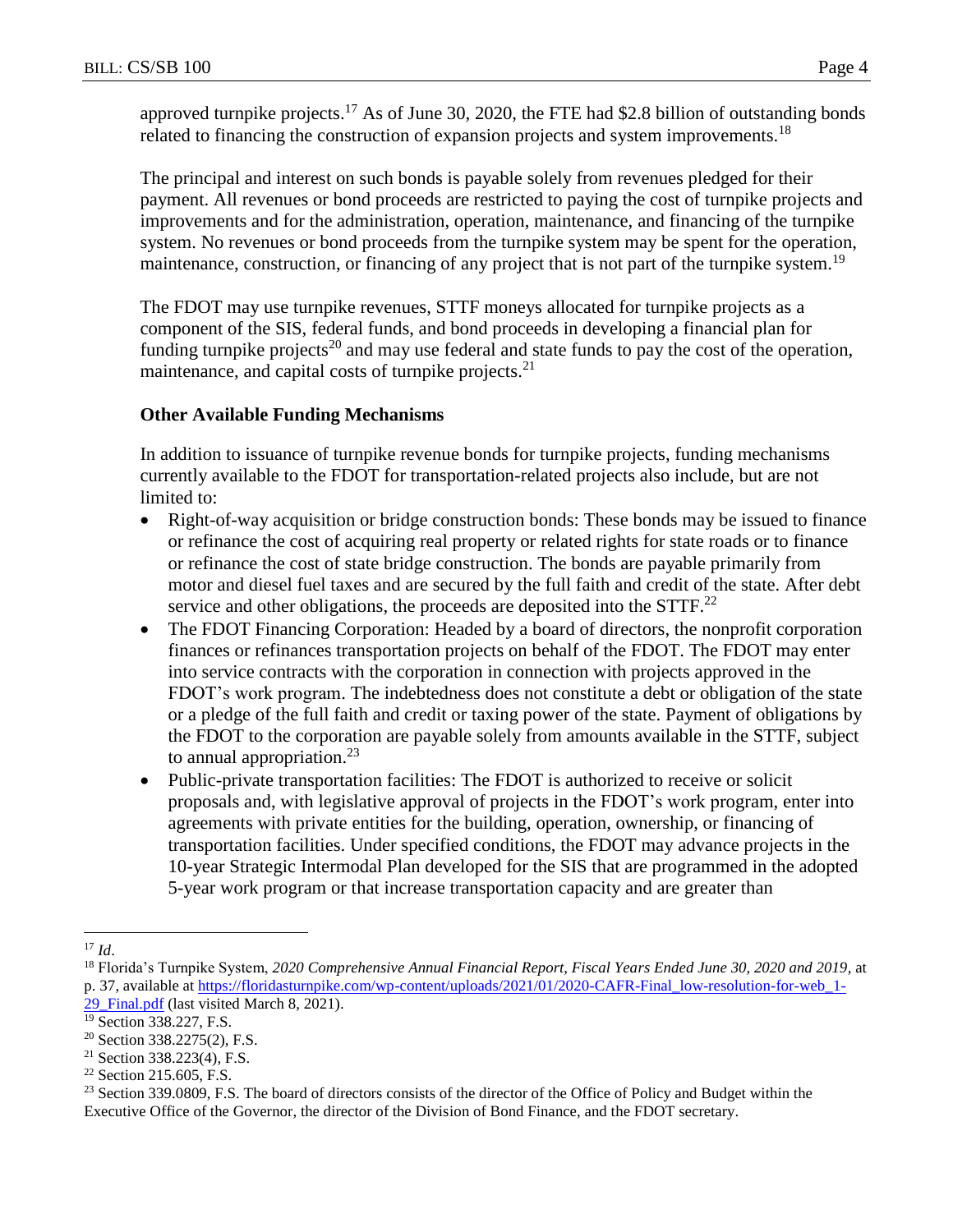\$500 million. Advanced projects use funds provided by public-private partnerships or private entities, which are reimbursed by FDOT for the project as programmed in the work program.<sup>24</sup>

## **Rural Transportation Programs**

#### *Small County Road Assistance Program (SCRAP)*

The FDOT administers the SCRAP to assist small county governments in resurfacing or reconstructing county roads that were part of the county road system on June 10, 1995.<sup>25</sup> Counties eligible to compete for funding based on population include those with a population of 75,000 or less according to the 1990 federal census.<sup>26</sup> Capacity improvements on county roads are not eligible for SCRAP funding, except where the FDOT determines that widening existing lanes as part of a resurfacing or reconstruction project is necessary to address safety concerns. Available funds are allocated to the FDOT districts based on the number of counties eligible for funding under the criteria in s. 339.2816, F.S.

In Fiscal Year 2019-2020, the Legislature appropriated approximately \$39.3 million<sup>27</sup> to fund the program and, in 2020-2021, included in the budget approximately  $$47.6$  million<sup>28</sup> to fund the program. These amounts *include* \$10 million in funding redirected under the M-CORES law, as discussed below.

#### *Small County Outreach Program (SCOP)*

The SCOP program within the FDOT assists small counties in repairing or rehabilitating county bridges, paving unpaved roads, addressing road-related drainage improvements, resurfacing or reconstructing county roads, or constructing capacity or safety improvements to county roads. Small counties eligible to compete for project funding include those with a population of 200,000 or less as determined by the most recent official estimate of the Office of Economic and Demographic Research.<sup>29</sup> Like the SCRAP program, available funds are allocated to the FDOT districts based on the number of counties eligible for funding under the criteria in s. 339.2818, F.S.

The FDOT is required to fund 75 percent of the cost of projects on county roads selected for funding under the program<sup>30</sup> and the county must provide  $25$  percent of such costs. Rural counties qualifying under the Rural Economic Development Initiative<sup>31</sup> may apply for a waiver or reduction of the required 25 percent local match.<sup>32</sup> Subject to specific appropriation,

<sup>&</sup>lt;sup>24</sup> Section 334.30, F.S.

<sup>25</sup> Section 339.2816, F.S.

<sup>26</sup> *Supra* note 4 at p. 342.

<sup>27</sup> Chapter 2019-115, s. 5, Specific Appropriation 1974, Laws of Fla., and Budget Amendment W0021 Fiscal Year 2019-20.

<sup>28</sup> Chapter 2020-111, s. 5, Specific Appropriation 1943, Laws of Fla.

<sup>29</sup> Section 339.2818, F.S.

<sup>30</sup> Section 339.2818(4)(a), F.S.

<sup>31</sup> *See* s. 288.0656, F.S., for a full description of the Rural Economic Development Initiative. Subsection (7) of that section authorizes waiver of criteria, requirements, or similar provisions of any economic development incentive, including but not limited to waivers of matching funds for transportation projects in the SCOP.

<sup>32</sup> *Supra* note 4 at p. 334.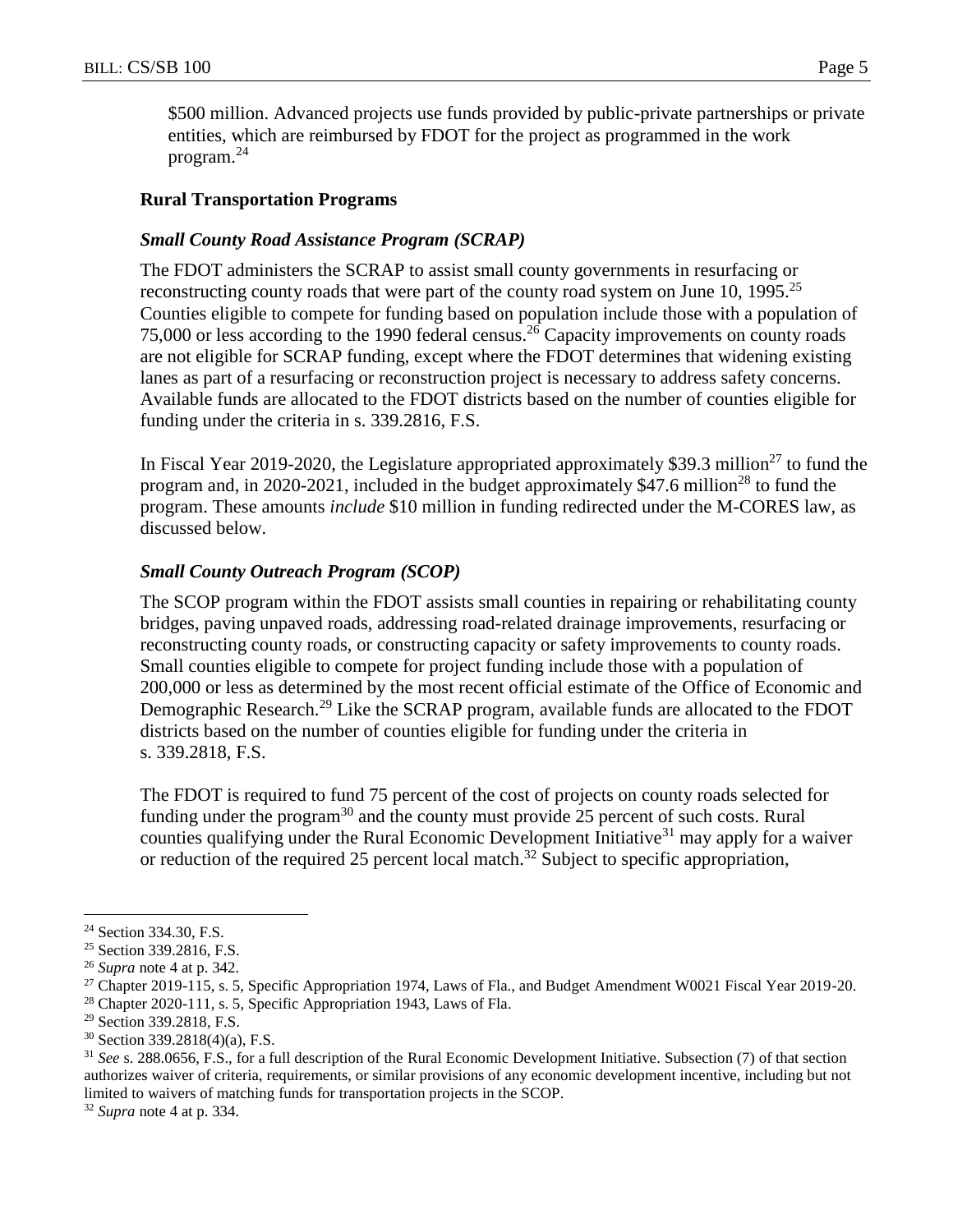municipalities within a rural area of opportunity (RAO) may also compete for funding at up to 100 percent of project costs, excluding capacity improvement projects.<sup>33</sup>

In Fiscal Year 2019-2020, the Legislature appropriated approximately \$81.3 million<sup>34</sup> to fund the program, \$9 million of which was specifically appropriated to fund projects in municipalities within RAOs and, in 2020-2021, included in the budget approximately \$96 million<sup>35</sup> to fund the program, \$9 million of which was specifically appropriated for competing municipalities in RAOs. These amounts *include* \$10 million in funding redirected under the M-CORES law, discussed below.

## **The Multi-use Corridors of Regional Economic Significance Program (M-CORES)**

The 2019 Legislature established the M-CORES Program within the FDOT.<sup>36</sup> The program was designed to advance construction of regional corridors accommodating multiple modes of transportation and multiple types of infrastructure to revitalize rural communities, encourage job creation in those communities, and provide regional connectivity while leveraging technology, enhancing quality of life and public safety, and protecting the environment and natural resources. The goals of the program include "non-traditional" approaches to transportation, such as providing within the three corridors infrastructure to facilitate expansion of broadband, water, and sewer connectivity in rural areas. Construction of the projects must begin no later than December 31, 2022, and be open to traffic no later than December 31, 2030.

The Legislature identified three corridors comprising the program<sup>37</sup> and directed the FDOT to convene a task force for each corridor comprised of representatives from state agencies and other stakeholders to evaluate and coordinate corridor analysis, environmental and land use impacts, and other pertinent impacts of the corridors.

# *M-CORES Task Force Reports*

After numerous meetings of the required task forces beginning in August of 2019 (some virtual due to COVID-19), community open houses, webinars, as well as opportunities for public comment, the task forces issued their final reports in November of 2020.<sup>38</sup>

Key findings and recommendations of the task forces include:

 Among the responsibilities assigned to the task forces was a charge to evaluate the need for and the impacts of each corridor. Each task force identified an inability to complete this charge, "due to the early stage of planning for [each] corridor and the limited data and analysis on potential needs and impacts available at this time," and directed the FDOT to

<sup>33</sup> Section 339.2818(7), F.S.

<sup>34</sup> Chapter 2019-115, s. 5, Specific Appropriation 1975, Laws of Fla., and Budget Amendment W0021 Fiscal Year 2019-20.

<sup>35</sup> Chapter 2020-111, s. 5, Specific Appropriation 1944, Laws of Fla.

<sup>36</sup> Chapter 2019-43, Laws of Fla., creating s. 338.2278, F.S.

<sup>&</sup>lt;sup>37</sup> The Southwest-Central Florida Connector, extending from Collier County to Polk County; the Suncoast Connector, extending from Citrus County to Jefferson County; and the Northern Turnpike Connector, extending from the northern terminus of the Florida Turnpike northwest to the Suncoast Parkway. Section 338.2278(2), F.S.

<sup>38</sup> *See* FDOT, *Final Task Force Reports*, for all three task force reports, available at<https://floridamcores.com/> (last visited March 8, 2021.)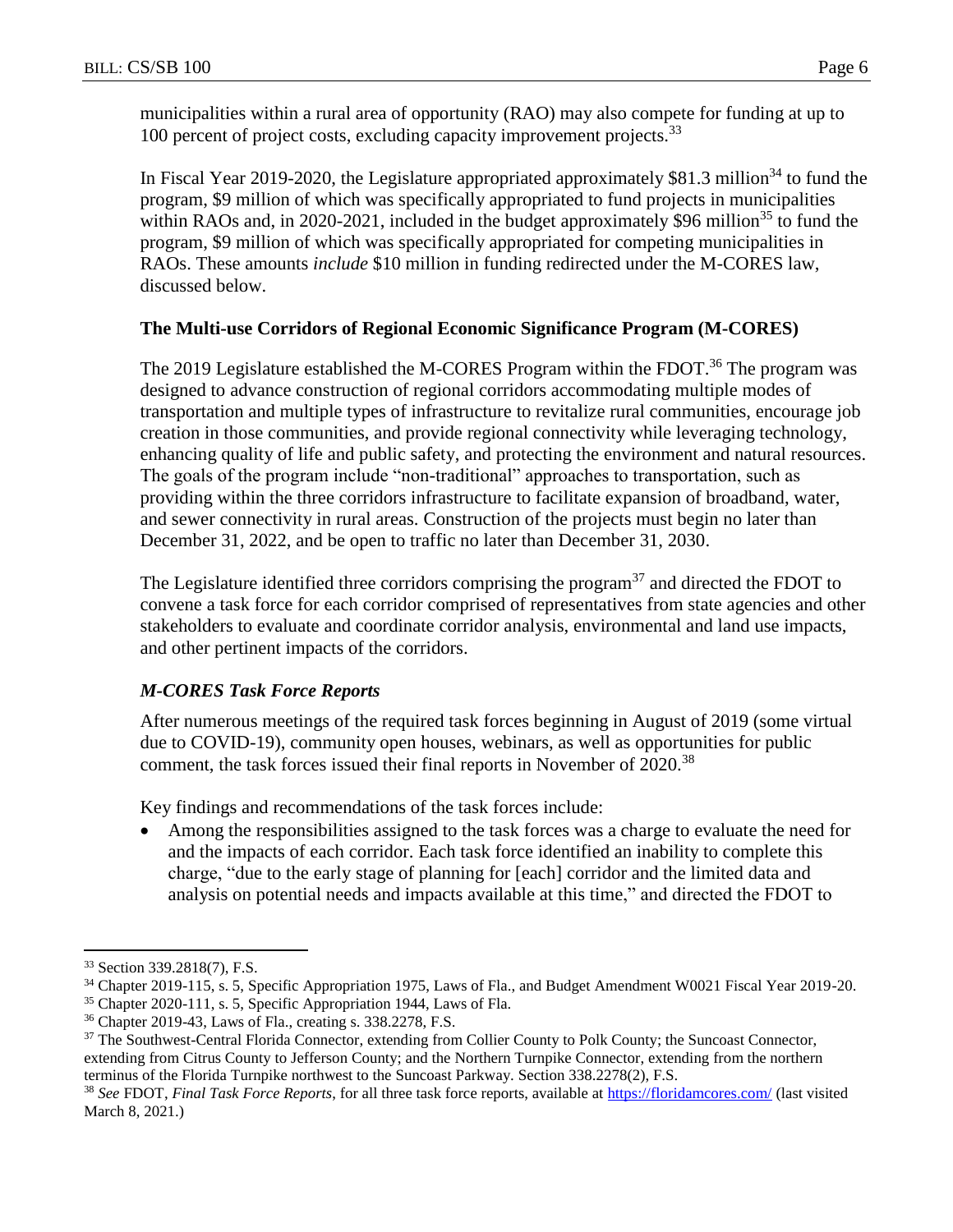establish at least a preliminary determination of transportation need and initial financial feasibility before proceeding with the project development and environment (PD&E) phase.

- The task forces did develop high-level needs that require further evaluation by FDOT and project-level needs will be evaluated consistent with the task force recommendations. Each task force *expressed a preference, if specific needs are identified, for improvement or expansion of existing major highway corridors* and acknowledged the process for FDOT to consider a "no build" alternative in future project development activities until a final recommendation about each specific project is made.
- Each task force also recommended guiding principles, instructions and an action plan, based on the data and analysis provided, as a "set of directions to FDOT and other partners for future planning, project development, and implementation activities." Each report was submitted "with a qualifier that FDOT must still develop project-specific needs, environmental feasibility, and economic feasibility for future projects."

While the program has support from certain public officials and interested stakeholders, the public comments received by the FDOT in the course of task force deliberations revealed significant opposition to the M-CORES program. Following a public records request, a coalition of Florida-based organizations and businesses reportedly performed an analysis of 9,886 comments released by the FDOT, finding that 93 percent of the commenters oppose the toll roads.<sup>39</sup>

# *Current FDOT M-CORES Status*

According to the FDOT, the corridors are being evaluated in a five-step process:

- Task Force.
- Alternative Corridor Evaluation.
- Project Development & Environment and Design.
- Right-of-Way.
- Construction.

 $\overline{a}$ 

All three corridors are currently undergoing alternative corridor evaluation. The FDOT notes "[t]he Task Force Guiding Principles, in collaboration with federal, state, and local partners, will be used to conduct the preliminary needs and financial analysis and evaluation of potential corridors, including opportunities for linear infrastructure (broadband, sewer, and water) and co-location with existing corridors." Further, "[a] final report will identify which sections and which corridor(s), if any, are carried forward for further evaluation."<sup>40</sup>

# **The Impact of COVID-19 on Transportation Revenues**

As the FDOT and the task forces engaged in their work, reports of increasing cases of COVID-19 infection began to proliferate. Reports of the impacts of COVID-19 on various sources of revenue began, as well, including impacts on transportation revenue sources. In a presentation to the Senate Appropriations Subcommittee on Transportation, Tourism, and

<sup>39</sup> *See* MSN News, *Thousands of Public Comments Show Overwhelming Opposition to M-CORES Toll-Road Projects*, October 15, 2020, available at [https://www.msn.com/en-us/news/us/thousands-of-public-comments-show-overwhelming](https://www.msn.com/en-us/news/us/thousands-of-public-comments-show-overwhelming-opposition-to-m-cores-toll-road-projects/ar-BB1a7H1d)[opposition-to-m-cores-toll-road-projects/ar-BB1a7H1d](https://www.msn.com/en-us/news/us/thousands-of-public-comments-show-overwhelming-opposition-to-m-cores-toll-road-projects/ar-BB1a7H1d) (last visited March 8, 2021).

<sup>40</sup> *See* the FDOT's M-CORES Program Overview (on file in the Senate Transportation Committee).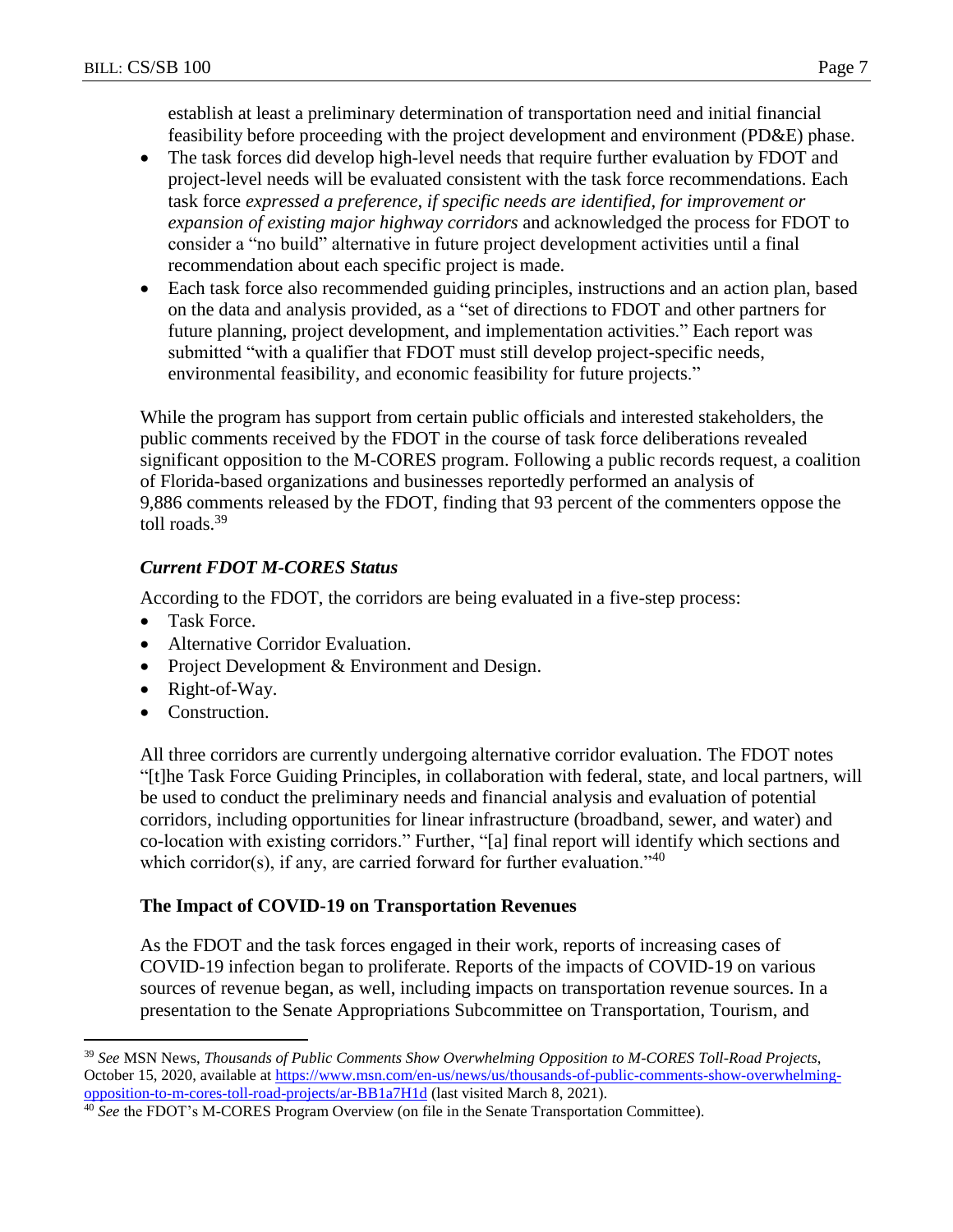Economic Development on February 9, 2021, the FDOT noted projected transportation revenue reductions (from traditional sources such as fuel taxes, documentary stamp tax proceeds, and toll facility revenues) for the 5-year work program for the 2020-21 through 2025-2026 fiscal years in the amount of \$2.91 billion.<sup>41</sup> For the 2020-2021 fiscal year, the revenue reductions resulted in 23 projects being deferred, while 54 projects were deleted entirely.<sup>42</sup>

## **Further Present Situation**

For ease of organization and readability, additional information on related present situation is discussed below in conjunction with the effect of the proposed changes.

# **III. Effect of Proposed Changes**

# **M-CORES Program (Section 3)**

## *Present Situation*

Section 338.2278, F.S., establishes the M-CORES Program within the FDOT. If projects in the corridors are determined to be economically and environmentally feasible and are consistent to the maximum extent feasible with the appropriate approved local government comprehensive plans, the projects will be included in the FDOT's tentative work program. Funding for M-CORES projects through turnpike revenue bonds, right-of-way and bridge construction bonds, the FDOT Financing Corporation, the use of public-private partnerships, or by any combination thereof is authorized. The FDOT is also authorized to accept donations of land for use as transportation rights-of-way or to secure or use transportation rights-of-way for such projects.

The 2019 legislation redirected motor vehicle license tax revenues from the General Revenue Fund taxes to the STTF, with transfers from STTF to the General Revenue Fund in Fiscal Years 2019-2020 and 2020-21. <sup>43</sup> Beginning Fiscal Year 2021-2022 and thereafter, the General Revenue Fund receives no further transfers, and the estimated \$132 million is retained in the STTF.

The redirected motor vehicle license tax proceeds are directed to the M-CORES program; as additional funding for the SCRAP, the SCOP, and the Transportation Disadvantaged Trust Fund (TDTF); <sup>44</sup> and to the FDOT's workforce development program, as revised by the law. These funds are in addition to any other statutory funding allocations provided by law.

 $\overline{a}$ <sup>41</sup> *See* Senate Appropriations Subcommittee on Transportation, Tourism, and Economic Development, February 9, 2021, meeting packet, FDOT presentation at p. 15, available at

[https://www.flsenate.gov/Committees/Show/ATD/MeetingPacket/5021/8989\\_MeetingPacket\\_5021.pdf](https://www.flsenate.gov/Committees/Show/ATD/MeetingPacket/5021/8989_MeetingPacket_5021.pdf) (last visited March 8, 2020).

<sup>42</sup> *Id.* at p. 12.

<sup>&</sup>lt;sup>43</sup> The transfer in Fiscal Year 2019-2020 was \$65.7 million and the transfer for Fiscal Year 2020-2021 is estimated to be \$38.6 million.

<sup>44</sup> The Transportation Disadvantaged Program established in Part I of ch. 427, F.S., coordinates a network of local and state programs providing transportation services for elderly, disabled, and low-income citizens. The Commission for the Transportation Disadvantaged (CTD) is authorized to use moneys in the TDTF to subsidize a portion of a transportation disadvantaged person's non-sponsored (for example, not paid for by Medicaid) transportation costs.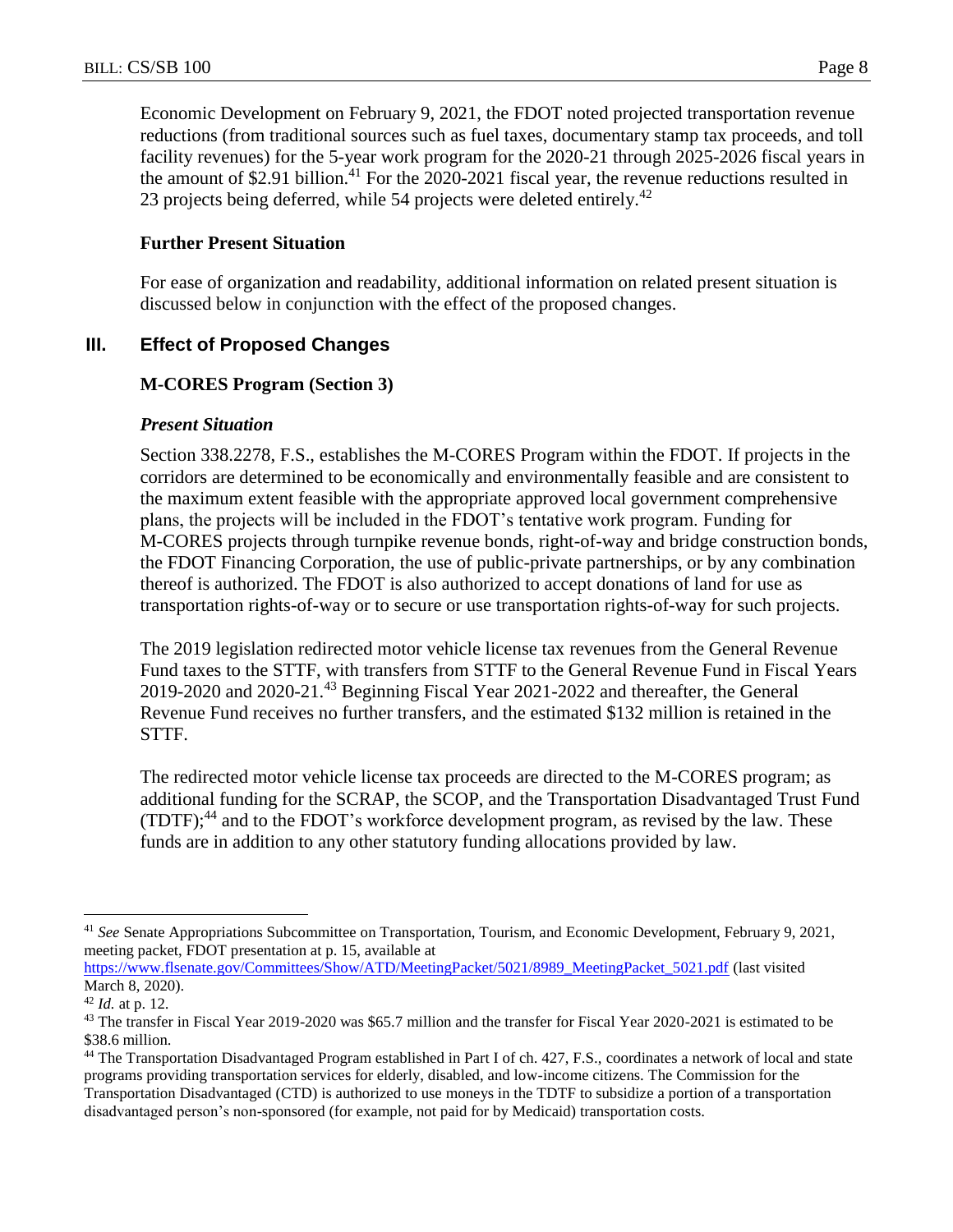For the 2019-2020 fiscal year and annually thereafter, from the amounts retained in the STTF, the SCRAP, the SCOP, and the TDTF receive \$10 million annually each and the workforce development program receives \$2.5 million annually ending in the 2021-2022 fiscal year.

The funds allocated to the TDTF must be used to award competitive grants to community transportation coordinators and transportation network companies to provide cost-effective, door-to-door, on-demand, and scheduled transportation services (services that increase access to job training, employment, health care, and other life-sustaining services; that enhance regional connectivity and cross-county mobility; or that reduce difficulty in connecting to transportation hubs and from hubs to final destinations).

# *Effect of Proposed Changes*

**Section 3** of the bill repeals s. 338.2278, F.S., related to the M-CORES program and the motor vehicle license tax proceeds directed to other programs. Beginning in Fiscal Year 2021-2022, the annual allocation to the M-CORES program, the additional annual allocations over current statutory funding for the SCRAP, the SCOP, and the TDTF, as well as the last year of funding for workforce development are repealed.

As discussed below, however, the increased revenues derived from redirecting to the STTF portions of motor vehicle license taxes remain in the STTF under the bill.

## **Conforming Revisions (Sections 1, 2, 4, 5, and 8)**

## *Effect of Proposed Changes*

**Section 1** amends s. 334.044(35), F.S., to remove the M-CORES-related revisions enacted in 2019 with respect to workforce development, including authorization for the FDOT to enter into contracts with consultants and non-profit entities for the provisions of workforce recruitment, training curriculum, and support services, and a requirement for a report the FDOT has already completed. Current funding for the program would expire on July 1, 2021, instead of continuing through the end of the 2021-2022 fiscal year. The FDOT's authorization for the workforce development program is not repealed. The FDOT may continue administration of the program to the extent that future funding resources are available.

**Section 2** repeals s. 163.3168(4), F.S., to remove an M-CORES-related provision relating to local applications for technical assistance from the Department of Economic Opportunity (DEO). This provision currently requires the DEO to give preference to a county with a population of 200,000 or less, and to a municipality located within such a county, for assistance in determining whether the area in and around a proposed M-CORES interchange contains appropriate land uses and natural resource protections and for aid in developing or amending a local government's comprehensive plan to provide for such uses, protections, and intended benefits under the M-CORES program.

**Section 4** repeals an M-CORES-related provision contained in s. 338.236, F.S., relating to staging areas to be activated during a declared state of emergency on the turnpike system. That section currently requires the FDOT to give priority consideration to placement of such staging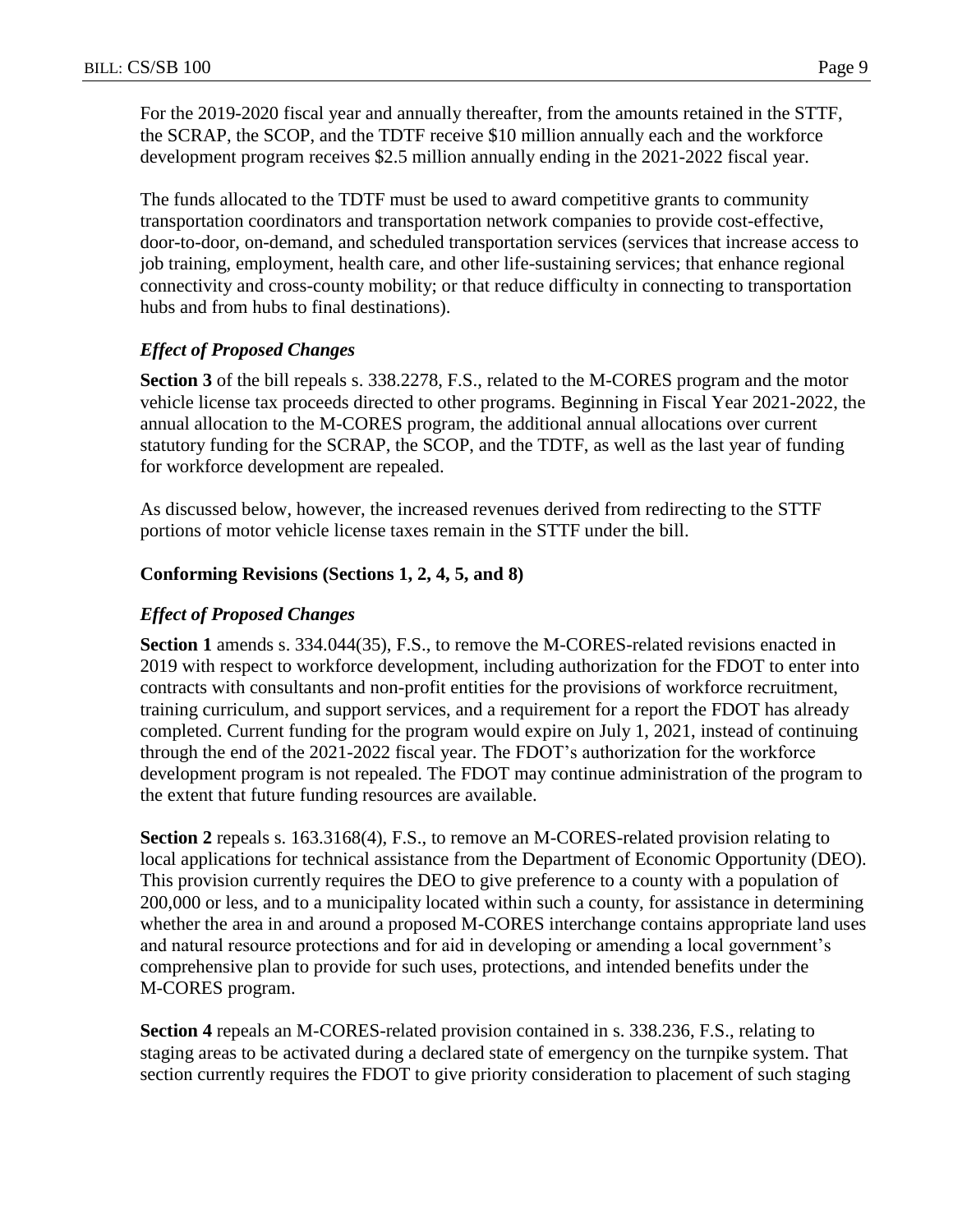areas in counties with a population of 200,000 or less and in which an M-CORES corridor is located.

Section 5 amends s. 339.0801(2), F.S., to remove an M-CORES-related allocation and restore that subsection as it existed prior to enactment of the M-CORES program. This subsection currently provides \$35 million in annual funding to the FTE to be used in accordance with turnpike requirements and to the maximum extent feasible for feeder roads, structures, interchanges, and appurtenances to create or facilitate access to the existing turnpike system, and beginning in Fiscal Year 2022-2023 the funds must be used for similar access to M-CORES corridors.<sup>45</sup>

This statute is also amended under Section 6 of the bill at a future date.

**Section 8** repeals s. 339.1373, F.S., relating to M-CORES specific financing and planning requirements of the FDOT.

## **Arterial Highway Projects (Sections 6, 7, and 9-12)**

#### *Present Situation*

The FDOT routinely manages and improves arterial roads to increase capacity and facilitate traffic throughput, while at the same time achieving the paramount goal of improving safety. The FDOT and the FTE are experienced in retrofitting transportation facilities with grade separations and adding new alignments for the same purposes.

An example of upgrades to existing arterial highways to maximize operational efficiency and safety is implementation of controlled access facilities. The FDOT's Access Control Classification System and Access Management Standards for roads on the State Highway System employs seven classes of controlled access facilities, beginning with Class 1 (limited access facilities providing for high speed and high volume traffic movements serving interstate, interregional, and intercity highways but which do not provide direct property connections).

According to the FDOT rule,

 $\overline{a}$ 

Access Classes 2 through 7 consist of controlled access facilities and are arranged from the most restrictive (Access Class 2) to the least restrictive (Access Class 7) class based on development. Generally the roadways serving areas without existing extensive development are classified in the upper portion of the range (Access Class 2, 3 and 4). Those roadways serving areas with existing moderate to extensive development are generally classified in the lower portion of the range (Access Class 5, 6 and 7). The access management standards for each access class are further determined by the posted speed limit.<sup>46</sup>

<sup>&</sup>lt;sup>45</sup> The \$35 million is from increased revenues to the STTF due to changes enacted in 2012.

<sup>46</sup> Rule 14-97.003, F.A.C. The rule implements the FDOT's statutory duties with respect to regulation of access to the State Highway System, access permitting, and access management standards in ss. 335.182, 335.184, and 335.188, F.S.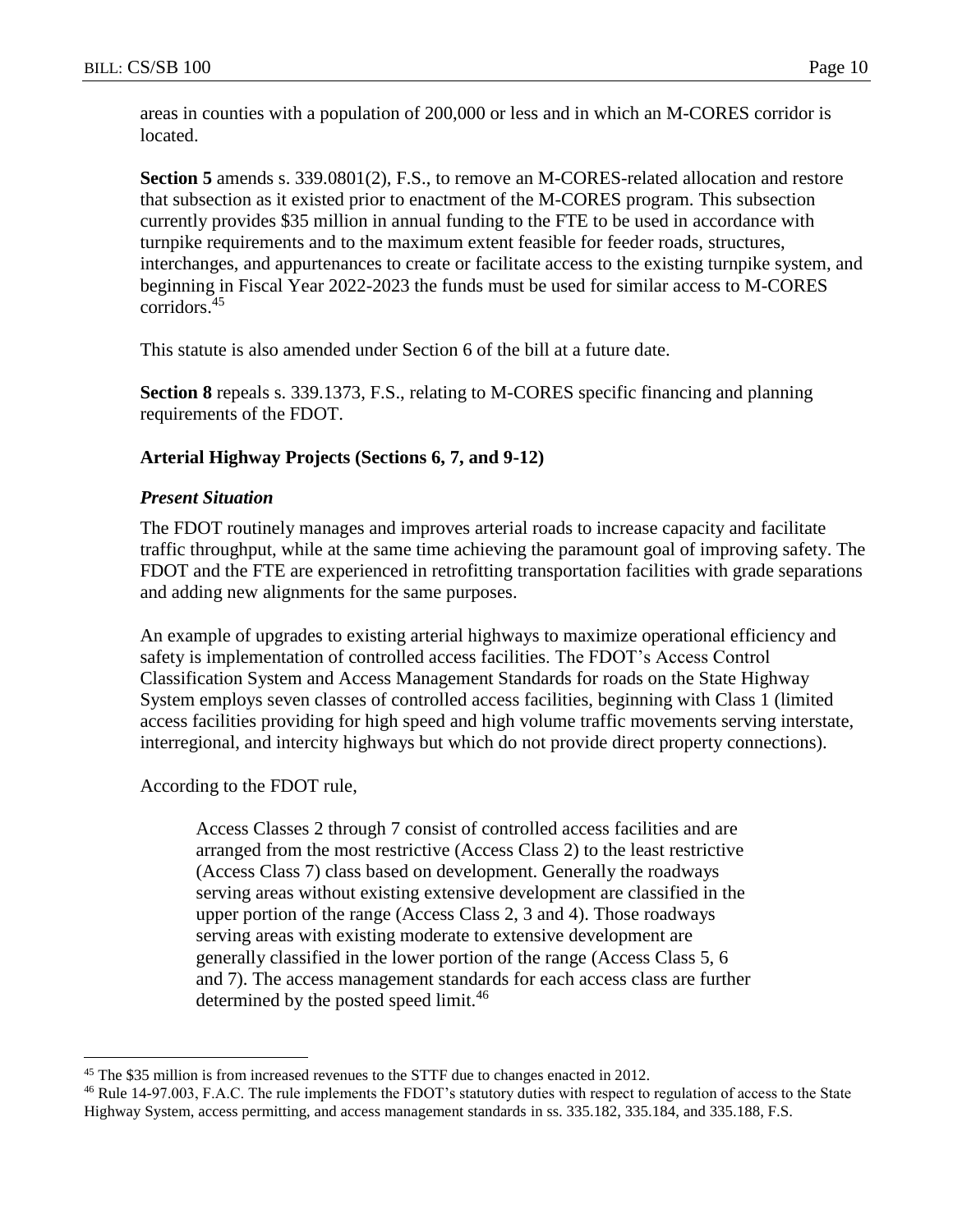The rule appears to provide the FDOT the flexibility, based on engineering decisions, to employ the most appropriate type of upgrade to an existing arterial highway given its characteristics and the particular goal of a given project, such as congestion management.

# *Effect of Proposed Changes*

**Section 9** creates s. 339.66, F.S., relating to upgrading arterial highways with controlled access facilities. The bill sets forth Legislative findings that provision and maintenance of safe, reliable, and predictably free-flowing facilities to support the movement of people and freight and to enhance hurricane evacuation efficiency is important; and that planning now for population growth and technology changes while prudently making timely improvements to address demand is in the best interest of the state.

The bill directs the FDOT, in coordination with the FTE, to evaluate existing or portions of existing roadways for development of specific controlled access facilities and include such projects as identified in the work program. The FDOT is authorized to upgrade roadways with targeted improvements, such as adding new tolled or non-tolled limited access alignments to manage congestion points and retrofitting existing roadway with tolled or non-tolled grade separations that provide alternatives to a signalized intersection for through traffic. Such improvements must enhance the economic prosperity and preserve the character of impacted communities.

The FDOT may *not* reduce any non-tolled general use lanes of an existing facility and *must*:

- Maintain existing access points to the roadway provided by designated streets, graded roads, or driveways, avoiding community impact.
- After construction is completed, provide property owners of land with no existing access the right to one access point and provide owners with more than one mile of roadway frontage along the facility with one access point for each mile owned.
- Locate any tolling points so that a non-tolled alternative exists for local traffic.

Under the bill, any portions of a controlled access facility to be tolled are approved turnpike projects that are part of the turnpike system, and a controlled-access portion of a roadway constructed under the new section of law is considered a SIS facility. All existing applicable requirements relating to FDOT or turnpike projects, including environmental review, also apply to any projects undertaken to upgrade the arterial roadways with controlled access facilities. Further, the FDOT and FTE must take into consideration the guidance and recommendations of any previous studies or reports relevant to the projects.

The bill also requires the FDOT to consider innovative concepts to combine right-of-way acquisition with the acquisition of lands or easements to facilitate environmental mitigation or ecosystem, wildlife habitat, or water quality protection or restoration. Further, to the greatest extent practical, the FDOT must design roadway alignments, project alignment, and any interchange locations so that project rights-of-way are not located within conservation lands acquired under the Florida Preservation 2000  $\text{Act}^{47}$  and the Florida Forever Act.<sup>48</sup>

<sup>47</sup> Section 259.101, F.S.

<sup>48</sup> Section 259.105, F.S.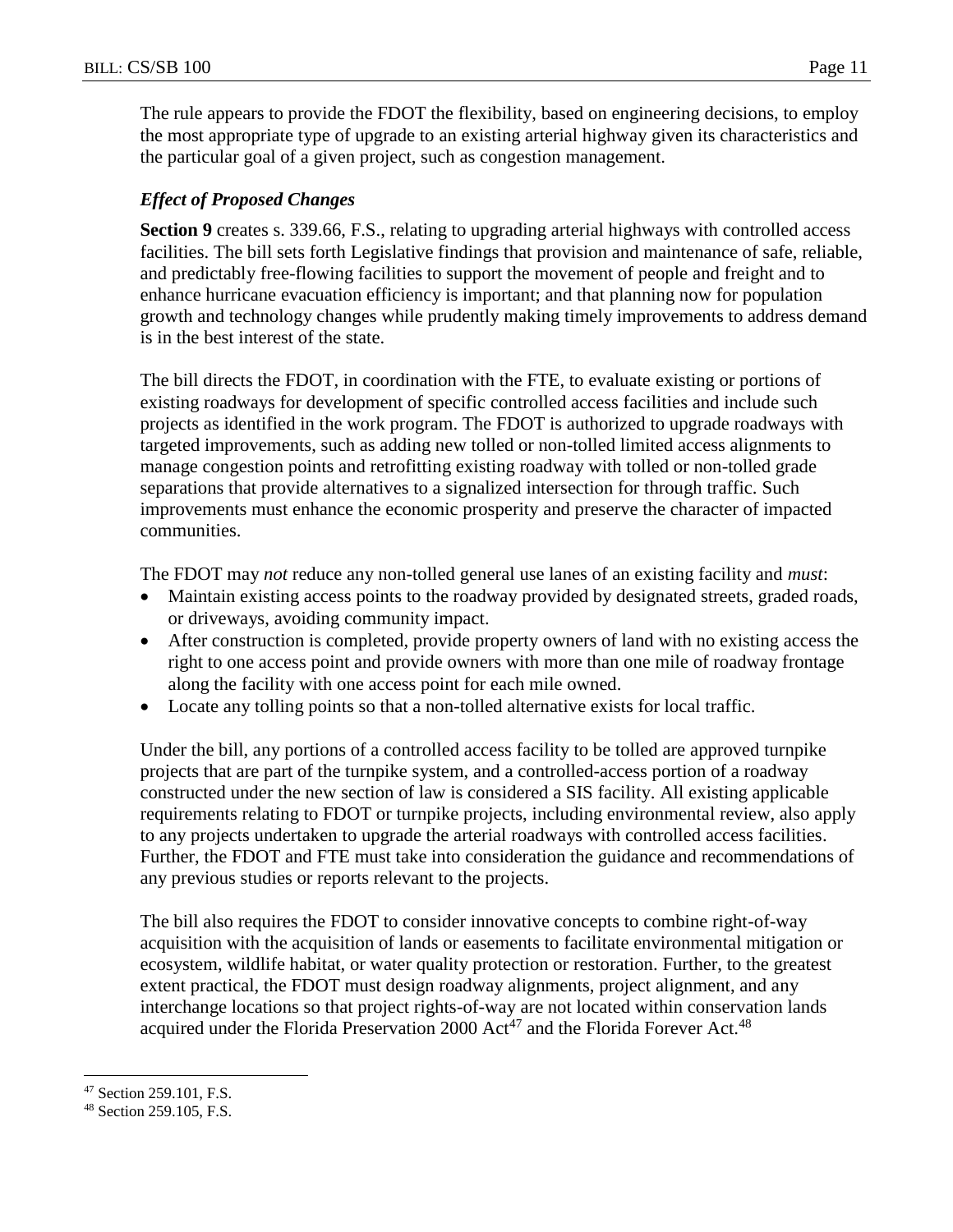Lastly, the bill authorizes project funding through turnpike revenue bonds, right-of-way and bridge construction bonds, the FDOT Financing Corporation, the use of public-private partnerships, or by any combination thereof, as applicable. However, project construction is not eligible for funding until completion of 30 percent of the design phase, except for projects that are under construction or for which project alignment has been determined. The FDOT is also authorized to accept donations of land for use as transportation rights-of-way or to secure or use transportation rights-of-way for such projects.

To the extent legally available, any toll revenues from the turnpike system not required for payment of principal, interest, reserves, and other required deposits for bonds; costs of operations and maintenance; other contractual obligations; or system improvement project costs must be used to repay to the STTF advances made from that fund. In accordance with existing authority, the Division of Bond finance is authorized to issue right-of-way and bridge construction bonds, turnpike revenue bonds, and FDOT financing corporation bonds to finance controlled access facilities as provided in the State Bond Act.

**Section 10** creates s. 339.67, F.S., relating to U.S. 19 controlled access facilities. The bill directs the FDOT to develop and include in the work program construction of controlled access facilities necessary to achieve free flow of traffic on U.S. 19, beginning at the terminus of the Suncoast Parkway 2 Phase 3 north predominantly along U.S. 19 to a logical terminus on I-10 in Madison County. The bill deems the project as a SIS facility, which must be developed using existing or portions of existing roadway to ensure the free flow of traffic by improvements. The FDOT must develop the project no later than December 31, 2035.

**Section 11** creates s. 339.68, F.S., relating to arterial rural highway projects. The bill directs the FDOT to identify and include in the work program projects to increase capacity by widening existing two-lane arterial rural roads to four lanes. To be included in a program project, the road must be classified as an arterial rural road and truck traffic using the road must amount to at least 15 percent of all such traffic, as determined by the FDOT. The bill directs the FDOT to fund at least \$20 million annually for such projects.

**Section 12** directs the FDOT to begin the PD&E phase of the extension of the Florida Turnpike from its northerly terminus in Wildwood to a logical and appropriate terminus determined by the FDOT. FDOT is required to submit a status report to the Governor, the President of the Senate, and the Speaker of the House of Representatives summarizing the result of the PD&E phase, including consideration of project configuration, alignment, cost, and schedule, by December 31, 2022. The bill does not authorize construction of the extension.

**Section 6**, effective July 1, 2023, amends s. 339.0801, F.S., to repeal the annual transfer from the STTF to the Turnpike Enterprise of the \$35 million for feeder roads, etc. In effect, the annual \$35 million will remain in the STTF to be used annually for existing or planned strategic transportation projects, as required under current law.

**Section 7** creates s. 339.0803, F.S., to allocate the increased motor vehicle license tax revenues to the STTF from the 2019 M-CORES law. The funds must be used to fund arterial highway projects identified by the FDOT under s. 339.65, F.S., relating to the SIS, and may be used for controlled access facility projects specified in ss. 339.66 and 339.67, F.S., created by the bill.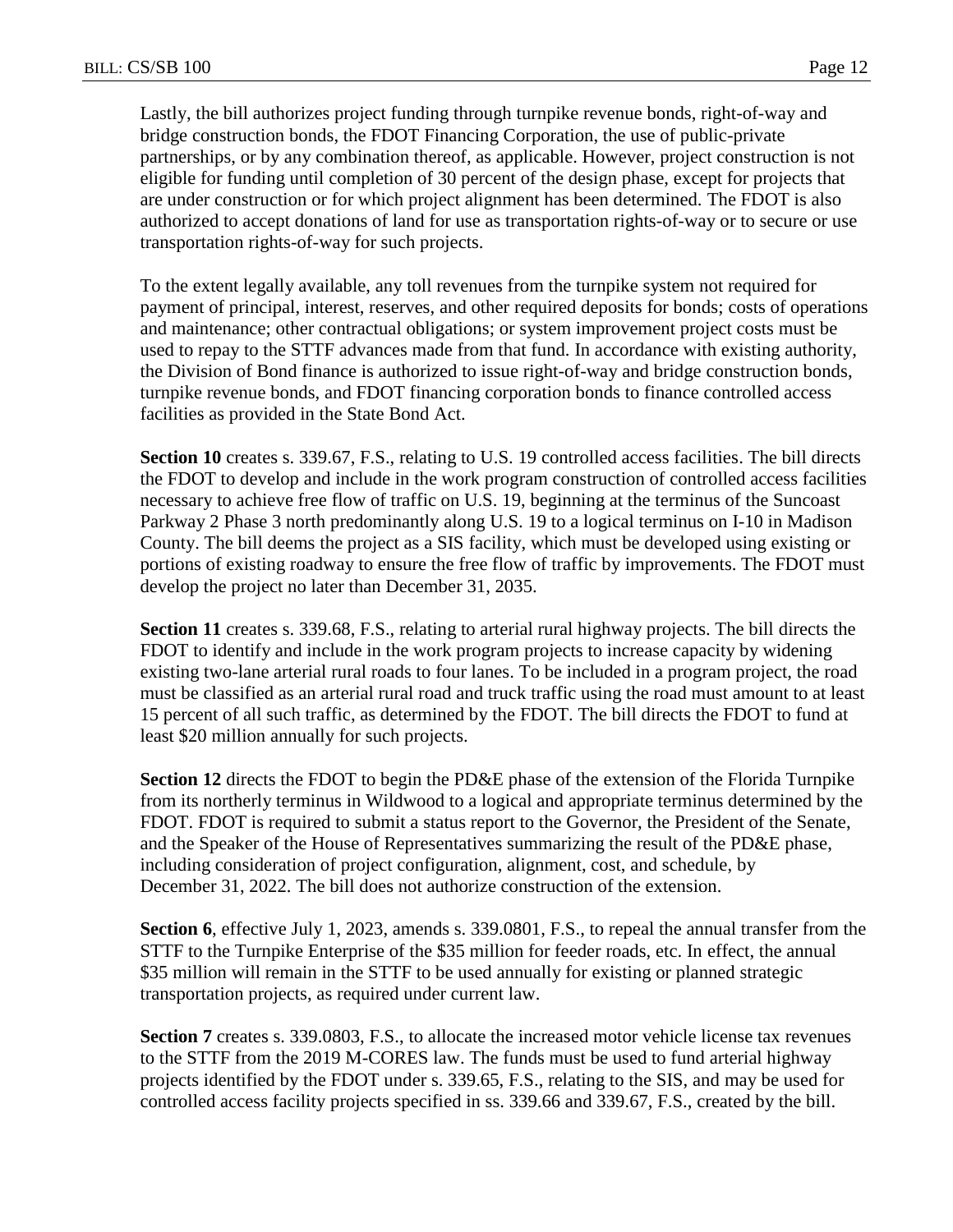The FDOT must prioritize use of existing facilities when upgrading arterial highways to limited or controlled access facilities, but the FDOT is not precluded from use of such funding for projects that enhance the capacity of an arterial highway. These funds are in addition to any other statutorily required funding allocations.

## **Effective Date**

Except as otherwise provided, the bill takes effect July 1, 2021.

## **IV. Constitutional Issues:**

A. Municipality/County Mandates Restrictions:

None.

B. Public Records/Open Meetings Issues:

None.

C. Trust Funds Restrictions:

None.

D. State Tax or Fee Increases:

None.

E. Other Constitutional Issues:

None identified.

## **V. Fiscal Impact Statement:**

A. Tax/Fee Issues:

None. The bill does not change the collection of motor vehicle license tax revenues, but instead changes the use of the revenues in the STTF.

B. Private Sector Impact:

None.

C. Government Sector Impact:

The bill does not change the amount of revenue distributed to the STTF. The bill repeals the funding for the M-CORES program, the workforce development program, and the additional funds dedicated to the SCRAP, the SCOP, and the TDTF. Instead, these revenues will be used for arterial roads in the SIS.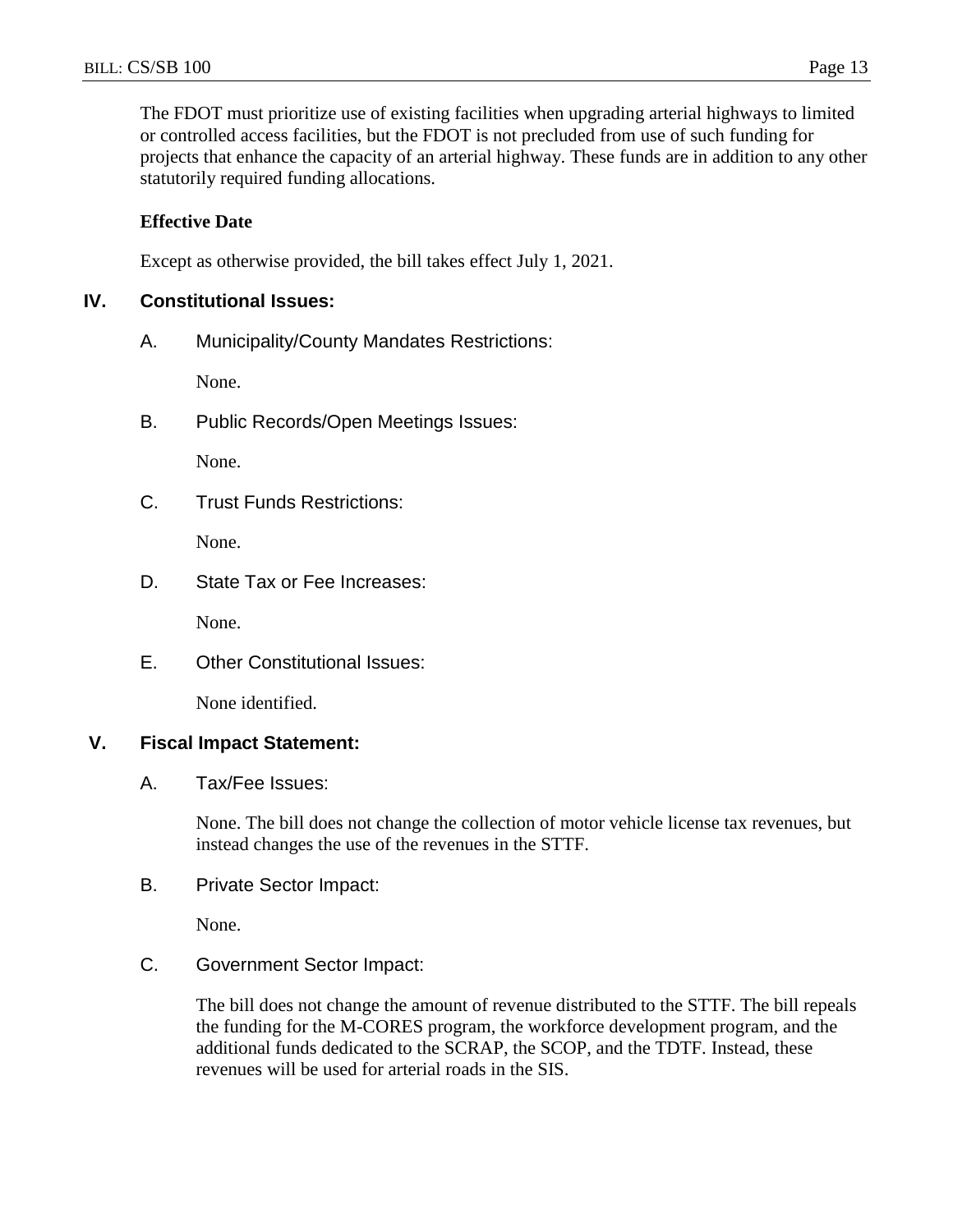The bill repeals the future change in use of \$35 million of funds transferred to the FTE to conform to the repeal of the M-CORES law, and on July 1, 2023, the bill repeals the transfer of those funds to the FTE. Instead, the funds will be retained in the STTF. Any impact to FTE programming is reduced by the delayed effective date of the elimination of the transfer.

The impact to the 5-year Work Program is expected to be minimal. The funds remain in the STTF for use by the FDOT on arterial roads in the SIS. The bill does require the FDOT to incorporate into the work program projects related to upgrade of existing facilities with controlled access roads and expansion of certain two-lane arterial rural roadways.

#### **VI. Technical Deficiencies:**

None.

#### **VII. Related Issues:**

None.

#### **VIII. Statutes Affected:**

This bill substantially amends the following sections of the Florida Statutes: 163.3168, 334.044, 338.236, and 339.0801.

This bill creates the following sections of the Florida Statutes: 339.0803, 339.66, 339.67, and 339.68.

The bill creates an undesignated section of Florida law.

This bill repeals the following sections of the Florida Statutes: 338.2278 and 339.1373.

## **IX. Additional Information:**

A. Committee Substitute – Statement of Substantial Changes: (Summarizing differences between the Committee Substitute and the prior version of the bill.)

#### **CS by Appropriations on March 18, 2021:**

The committee substitute:

- Clarifies that any existing applicable requirements relating to FDOT or turnpike projects also apply to any projects undertaken pursuant to s. 339.66, F.S., created by the bill.
- Specifies that the FDOT and FTE must take into consideration the guidance and recommendations of any previous studies or reports relevant to the projects authorized in s. 339.66, F.S.
- Clarifies that the development of controlled access facilities along U.S. 19 shall be north, predominately along the existing roadway.